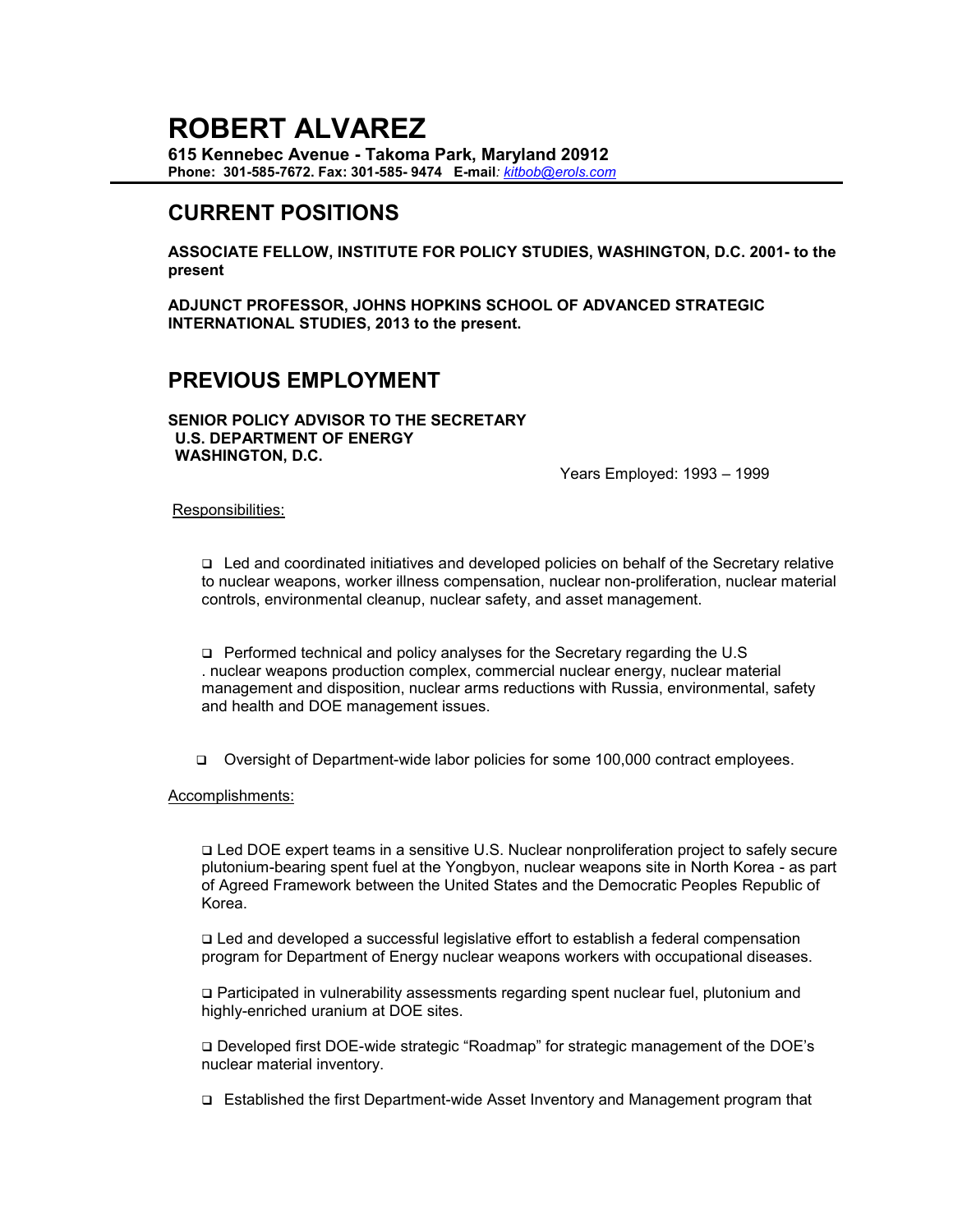generated some \$60 million in revenues.

- ❑ Developed successful procurement plan to stabilize some 700,000 metric tons of depleted uranium hexafluoride - roughly half of the uranium ever mined in the world.
- ❑ Established a medical monitoring program for former DOE nuclear weapons workers.

#### **CHIEF INVESTIGATOR COMMITTEE ON GOVERNMENTAL AFFAIRS U.S. SENATE, WASHINGTON, D.C.**

Years Employed: 1988-93

#### Responsibilities:

❑ Prepared and reviewed legislation for the Chairman relative to energy, labor, environment, safety, health, and nuclear weapons issues.

❑ Oversight, investigations, studies and audits of the U.S. Department's of Energy, Defense, and Interior, Food and Drug Administration, Nuclear Regulatory Commission, National Aeronautic and Space Administration, and Environmental Protection Agency.

❑ Produced reports, prepared Committee hearings and speech writing for the Chairman.

#### Accomplishments:

❑ Drafted and helped enacted several pieces of legislation including: the creation of the Defense Nuclear Facility Safety Board (1988); control of radioactive emissions under the Clean Air Act (1990); establishment of a hazards material worker training program for the Department of Energy (1991); a workforce restructuring and community transition program for shutdown nuclear weapons facilities. (1992); and the termination of the U.S. atmospheric nuclear weapons test readiness program (1993).

❑ Helped create and foster the Department of Energy's Office of Environmental Restoration and Waste Management Program. (1988-89)

❑ Organized over 25 Committee hearings on a wide array of subjects.

#### **FOUNDER, AND MEMBER OF THE BOARD OF DIRECTORS ENVIRONMENTAL POLICY INSTITUTE WASHINGTON, D.C.** WASHINGTON, D.C.

#### Responsibilities:

- ❑ Managed the Institute's research, Congressional communications, and citizen involvement relative to energy, environmental, health and military nuclear issues.
- ❑ Public speaking, political organizing and lobbying.
- ❑ Fund-raising for a \$1.5 million annual budget.

#### Accomplishments:

❑ Provided the first credible independent technical research on the environmental, safety and health risks and legacies associated with the U.S. nuclear weapons program. ❑ Helped enact environmental legislation including the 1977 Clean Air Act, The Resource Conservation and Recovery Act amendments of 1986-92, The 1986 Superfund Act; as well as legislation to dispose of nuclear wastes (The Uranium Mill Tailings Radiation Control Act, 1978, The Nuclear Waste Policy Act, 1982, the Low-Level Waste Policy Act, 1987); and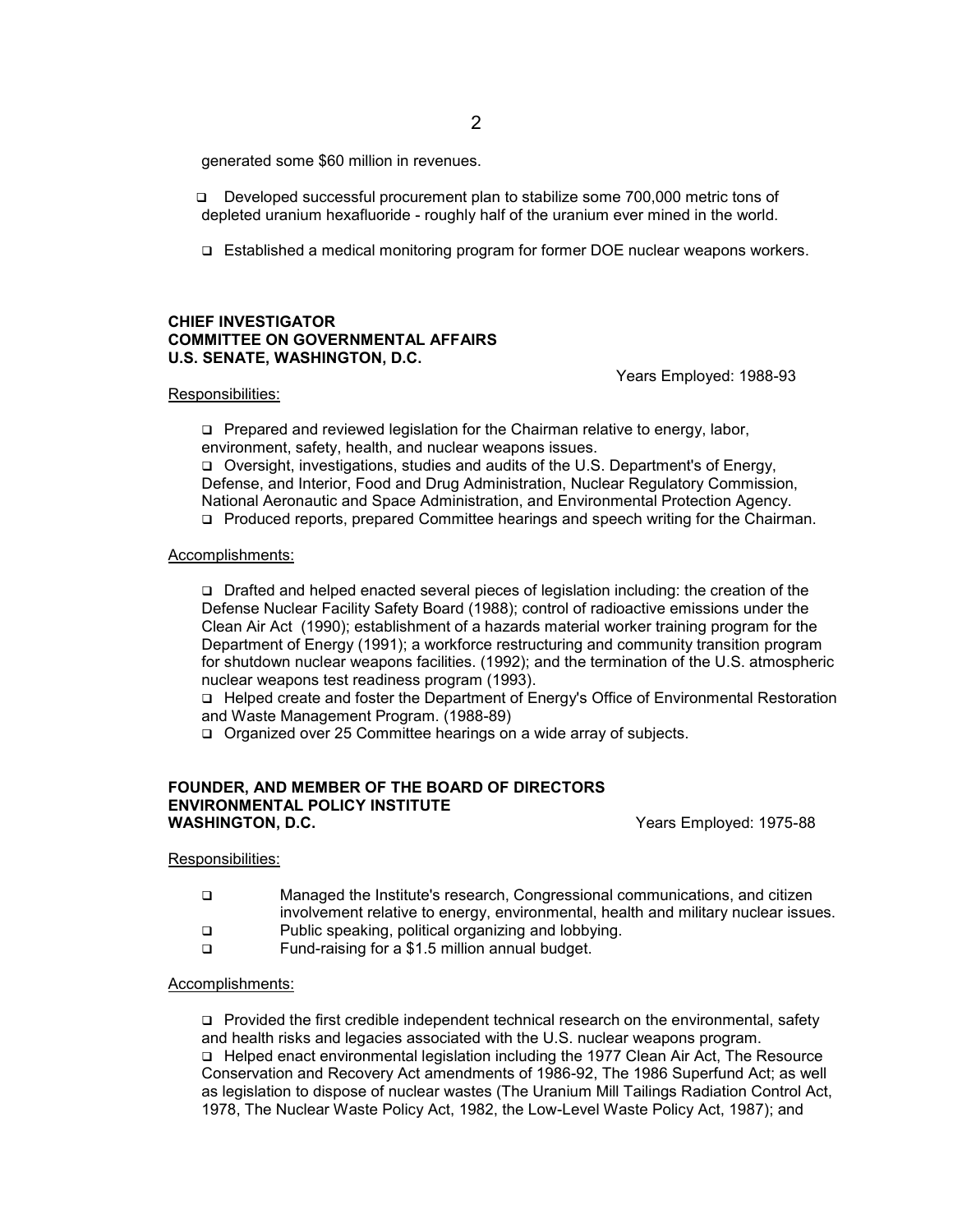legislation to prevent the spread of nuclear weapons.

❑ Led the national environmental effort to strengthen radiation protection standards and provide compensation for radiation victims.

❑ Helped organize a Congressional investigation and successful lawsuit on behalf of the parents and children of Karen Silkwood, a deceased nuclear "whistle blower." In 1984 the Supreme Court upheld the jury verdict against the company that employed Ms. Silkwood.

❑ Helped organize diverse political coalitions around the country.

❑ Organized several scientific conferences and sponsored scientific and medical research published in peer-reviewed journals.

#### **LEGISLATIVE AIDE U.S. SENATOR JAMES ABOUREZK (D-SD), Washington D.C.** Years Employed: 1973-75

Responsibilities:

❑ Indian affairs, environment, and energy issues.

#### Accomplishments:

❑ Helped enact the Indian health care Improvement Act.

❑ Defended Indian water rights in the Upper Colorado River Basin against large water diversions for environmentally destructive coal gasification plants.

❑ Uncovered a systematic effort by the Bureau of Indian Affairs and the US Public Health Service to have Indian women sterilized and to have Indian children serve as experimental subjects for drugs without proper informed consent.

## **AWARDS AND SPECIAL RECOGNITION**

- ❑ Awarded two Secretarial Gold Medals, the highest honors bestowed by the Department of Energy.
- ❑ The John Barlow Martin Prize for Public Interest Journalism, Medill School of Journalism, Northwestern University, in 1989.

❑ Featured in National Public Television's Nova documentary - Hanford: the Nuclear Legacy - broadcast in February and August of 1990.

- ❑ Featured on CBS 60 Minutes story regarding my efforts to uncover military human radiation experiments -- broadcast in March 1994 and August 1995.
- ❑ Featured in an October 16, 1999 New York Times article regarding DOE high-level radioactive wastes.
- ❑ Featured on the History Channel program, "History's Mysteries" regarding the Karen Silkwood case (November 1999)
- ❑ Featured in a January 29, 2000 New York Times article regarding radiation risks to U.S. nuclear weapons workers.
- ❑ Featured in a January 30, 2000 Washington Post Article regarding health risks of nuclear weapons workers.
- ❑ Featured in the New York Times on April 30, 2000 and on National Public Radio's All Things Considered on May 8, 2000 regarding my experiences in the U.S. Department of Energy.
- ❑ Featured on CBS 60 Minutes on March 17, 2002 regarding Defense High-Level Radioactive Wastes.

❑ Featured on National Public Radio's All Things Considered in May 2003, and May 2010 regarding my experiences at North Korea's nuclear site and a primer on controlling nuclear materials.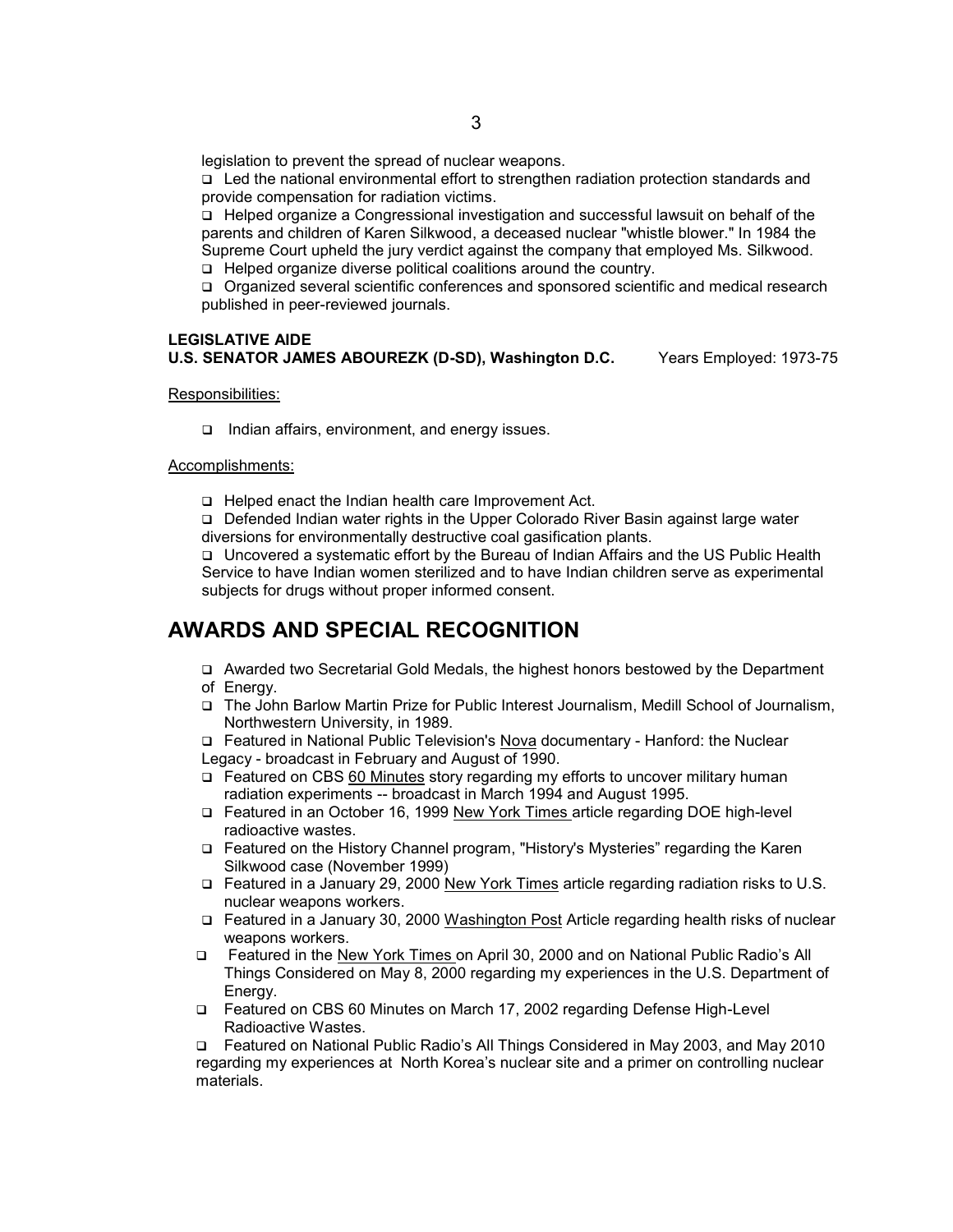### **EDUCATION**

Attended the Dana School of Music in Youngstown, Ohio 1964-68, Majored in music theory and composition.

#### **REFERENCES UPON REQUEST**

## **PUBLICATIONS**

#### **Articles**

*The Mancuso Affair,* (letter) Bulletin of Atomic Scientists, January 1980. Radiation Exposure Standards, (letter) Bulletin of Atomic Scientists, November 1980. *The AAAS Symposium on Radiation,* (letter) Science, March 1982. *Plowshares into Swords,* Journal for German and International Politics, June 1983, Pahl-Rugenstein Verlag, K61. *Radiation Standards and A-Bomb Survivors,* Bulletin of Atomic Scientists, October 1984. *U.S. to Resume Uranium Production for Weapons,* Bulletin of Atomic Scientists, April 1985. *Environmental Exposures to Gamma Radiation from the Savannah River Plant*, Proceedings, Mid-Year Topical Symposium, Health Physics Society, January 1985. *External Gamma Radiation Around the Savannah River Plant,* Ambio - Journal of the Swedish Royal Academy of Science, Vol. 14" No. 2, 1985 (co-authored with Bernd Franke) *NRC Goes in Reverse on Radiation Standards,* Philadelphia Inquirer, January 17, 1986. *Radiation Workers: The Dark Side of romancing the Atom,* Science for the People, April/May 1986. *The Bomb at Home,* Nuclear Times, June/July 1986. *Managing Nuclear Wastes at the Savannah River Plant,* Atlanta Constitution/Journal August 15, 1986. *A Win at the Nuclear Starting Gate,* Science for the People, April/May 1987. *The Dragon's Tail. An Official History of Radiation Protection During the Manhattan Project (Book* Review), Bulletin of Atomic Scientists, December 1987. *Radioactive Legacy of the Nuclear Arms Race,* Technology Review, August/September 1988 (coauthored with Arjun Makhijani) *Nuclear Waste: The \$ 100 Billion Mess,* Washington Post -- Outlook Section, September 6, 1988 (coauthored with Arjun Makhijani). *Reactor Restart at the Savannah River Plant,* Atlanta Constitution/Journal, September 14, 1988. *America's Cold War Casualties,* Salon. Com Internet Magazine, April 24, 2000 *Energy in Decay,* Bulletin of Atomic Scientists, May/June 2000. *Nuclear Wildfires*, The Nation, September 18, 2000. *Aid for Nuclear Workers,* The Nation, October 19, 2000. *The Long Season of Discontent,* Bulletin of Atomic Scientists, January/February 2001. *The Legacy of Depleted Uranium,* The Nation, November, 2000. *Making it Work,* Bulletin of Atomic Scientists, May/June 2001. *What About Spent Fuel*, Bulletin of Atomic Scientists, January/February 2002. *Reducing the Hazards from Stored Spent Power-Reactor Fuel,* (coauthored with Jan Beyea, Klaus Jansberg, Jungmin Kang, Ed Lyman, Allison MacFarlane, Gordon Thompson and Frank Von Hippel, Science and Global Security (Princeton University), May 2003. *No bygones in Yonbyon,* Bulletin of Atomic Scientists, June/July 2003. *The Legacy of Hanford,* The Nation, August 18, 2003. *No Bygones at Yongbyong, Bulletin of Atomic Scientists* July 2003., *Reducing the Risks of High-Level Radioactive Waste at Hanford,* Science and Global Security, (Princeton University), 2005.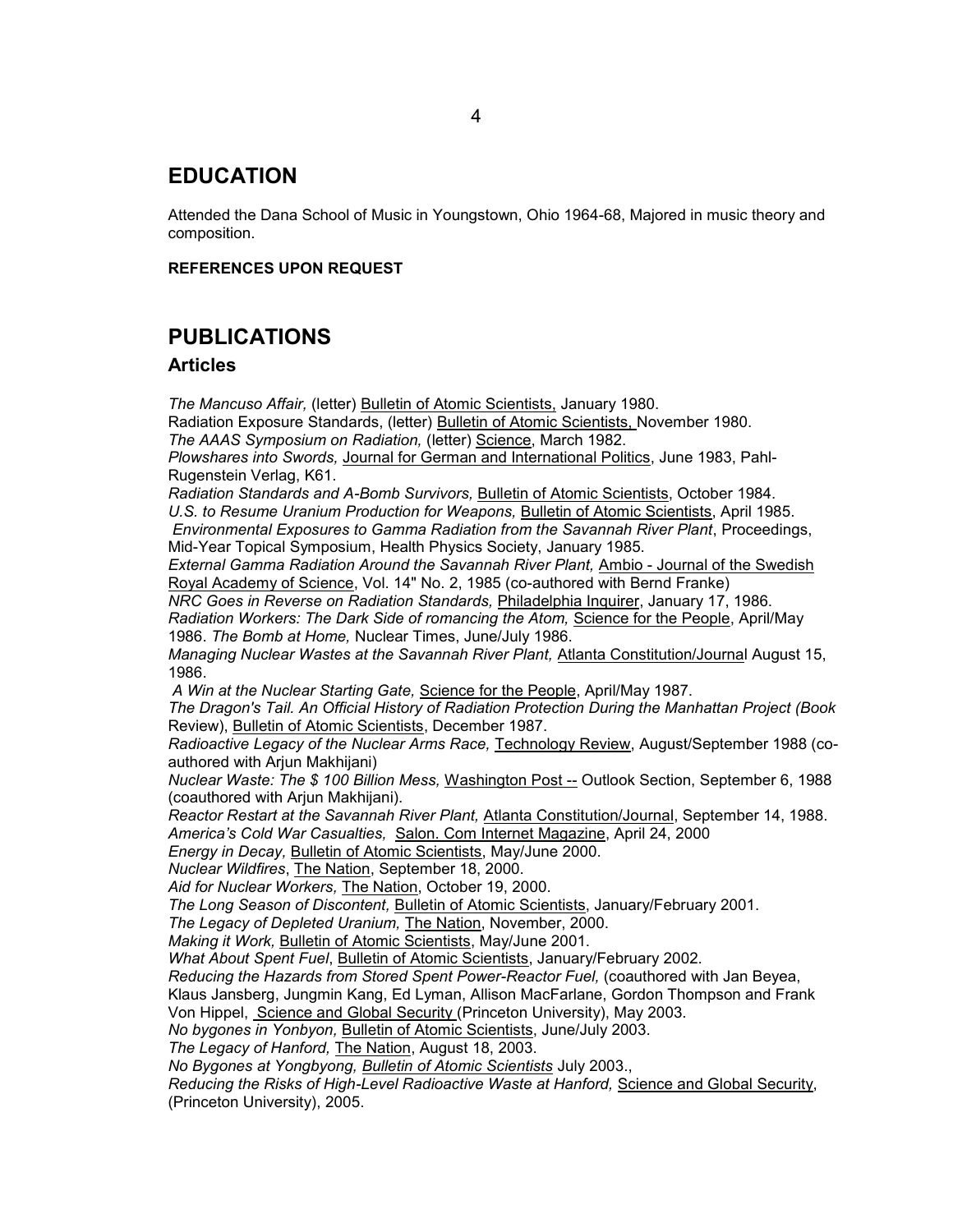*U.S.-Russian nuclear agreement raises serious concerns,* Bulletin of Atomic Scientists, June 2008.

*A new future means a new Energy Department, Bulletin of Atomic Scientists, January 2009. Is the Energy Department Ready to reboot the country, Bulletin of Atomic Scientists Bulletin of Atomic Scientists, March 2009.*

*Advice for the Blue Ribbon Commission, March 2010.*

*Plutonium Wastes from the U.S. Nuclear Weapons Complex,* Science and Global Security*, January 2011*

*Unsafe at any reactor,* Los Angeles Times, March 23, 2011.

*Who should manage the nuclear weapons complex?,* Bulletin of Atomic Scientists, December 2012.

*Improving Spent Fuel Storage at Nuclear Reactors,* Issues in Science and Technology *(January 2012).*

*Management of the Uranium-233 Stockpile of the United States, Science and Global Security ( in press) U.S.-Russia Agreement Raises Serious Concerns, Bulletin of Atomic Scientists, June 2008.*

*Plutonium Waste from the U.S. Nuclear Weapons Complex,* Science and Global Security, January 2011.

*Who should manage the U.S. Nuclear Weapons complex? Bulletin of Atomic Scientists, December 2012.*

*Managing the Uranium233 Stockpile of the United States, Science and Global Security, January 2013.*

*A Primer on Military Nuclear Wastes the United States Bulletin of Atomic Scientists, February 2014.*

*The WIPP problem, and what it means for defense nuclear waste disposal, Bulletin of Atomic Scientists, March 2014.*

Thorium, the wonder fuel that wasn't*, Bulletin of Atomic Scientists, May 2014*

Y-12: Poster Child for a dysfunctional nuclear weapons complex*, Bulletin of Atomic Scientists, August 4, 2014.*

The nuclear weapons dismantlement problem*, Bulletin of Atomic Scientists, November 1, 2014. Rebranding the nuclear weapons complex won't reform it, Bulletin of Atomic Scientists, January 18, 2015.*

More bucks for the bang*, Bulletin of Atomic Scientists, February 23, 2015.*

The Marshall Islands and the NPT, *Bulletin of Atomic Scientists, May 27, 2015.*

Tracking legacy radionuclides in St. Louis, Missouri, via unsupported 210Pb, *Journal of Environmental Radioactivity,* Vol 53, March 2016.

West Lake Story: An underground fire, radioactive waste, and governmental failure*, Bulletin of Atomic Scientists, February 11, 2016.*

An Energy Department tale: Captain Perry and the great white whale*, Bulletin of Atomic Scientists, December 14, 2016.*

Nuclear power plant? Or storage dump for hot radioactive waste?, *Bulletin of Atomic Scientists, August 11, 2016.*

Native American uranium miners and the Trump budget, *Bulletin of Atomic Scientists, March 30, 2017.*

Pushing the storage horse with a nuclear waste cart: the spent fuel pool problem*, Bulletin of Atomic Scientists, August 9, 2017.*

*End the 67-year war, Bulletin of Atomic Scientists, September 11, 2017.*

Yesterday is tomorrow: estimating the full cost of a nuclear buildup*,* , *Bulletin of Atomic Scientists*  November 3, 2017

Forensic microanalysis of Manhattan Project legacy radioactive wastes in St. Louis,

MO., *Journal of Applied radiation and Isotopes,* February 2018.

Under siege: Safety in the nuclear weapons complex, , *Bulletin of Atomic Scientists,* August 30, 2018.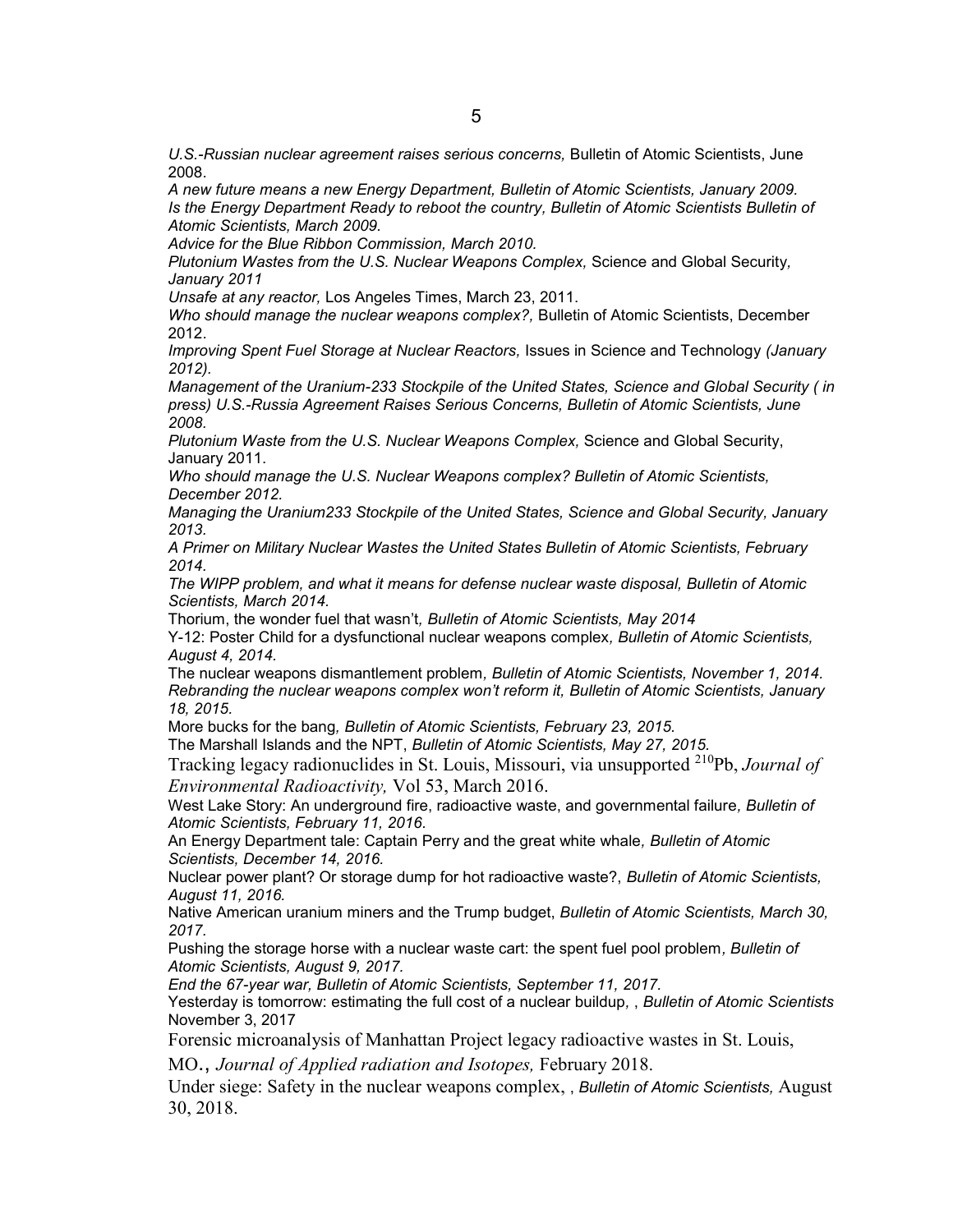#### **Reports**

*Water for Energy Use in the Upper Missouri River Basin, Environmental Policy Institute, February* 1976.

*All Electric Kitchens and Starvation: An assessment of nuclear energy in Less Developed Countries*, Environmental Policy Institute, October 1976.

*Radiation Monitoring Around Nuclear Power Plants,* Environmental Policy Institute, Washington, D.C., 1979.

*Plowshares into Swords: Mining Plutonium from Commercial Nuclear Power Spent Fuel,* (Coauthored with David Albright and Elli Walters), Environmental Policy Institute, Washington D.C." April 1981.

*An Assessment of health and Mortality Studies of federal Nuclear Workers in the United States,* Environmental Policy Institute, Washington, D.C., June 1985

*Deadly Crop in the Tank Farm: An Assessment of the Management of High-Level Radioactive Wastes at the Department of Energy's Savannah River Plant,* (co-authored with Arjun Makhijani and Brent Blackwelder), Environmental Policy' Policy Institute, Washington, D.C., July 1986. *Cut-Rate Cleanup: An Assessment of the U.S. Department of the U.S. Department of Energy's Fiscal Year 1987 Budget for Nuclear Weapons Production, Environmental* Policy Institute, Washington, D.C., March 1987.

*Evading the Deadly Issues: An Reply to Recent Criticisms by the DuPont Corporation regarding*  High-level Radioactive Waste Management at the Savannah River Plant, (co-authored with Ariun Makhijani and Brent Blackwelder), Environmental Policy Institute, Washington, D.C. September 1987.

*Early Health Problems of the U. S. Nuclear Weapons Program,* Report, U. S. Senate Committee on Governmental Affairs, December 1989.

*A accident and Explosion Risks at U. S. Department of Energy High-Level Nuclear Waste Sites, Report,* U.S. Senate Committee on Governmental Affairs, July 1990.

Downsizing the U. S. Nuclear Weapon's Complex and Managing Excess Fissile Material, Report of the U. S. Senate Committee on Governmental Affairs, February 1991.

*Radiological Contamination in the United States,* Report, Committee on Governmental Affairs, April 1992.

*Regulation of Medical Radiation Uses,* Report, Committee on Governmental Affairs, May 1993. *The U.S Department of Interior - Environmental Issues,* Report, U.S. Senate Committee on Governmental Affairs.

*Budgeting, Management and Regulation of U.S. Government-Wide Environmental Cleanup Programs,* Report, U.S. Committee on Governmental Affairs, September 1993.

*The Nuclear Program of the Democratic People Republic Of Korea*, November 1994, White Paper (Secret).

*Options for Closing or Converting Plutonium Production Reactors in Russia*, December 1994, White Paper (Official Use Only).

*The Baseline Asset Inventory Report to the Secretary,* U.S. Department of Energy, Office of Policy, November 1995. (Official Use Only)

*Overhead Costs Associated with Excess Fixed Assets*, May 1996, (Official Use Only). *Rethinking the Challenge: The Stewardship of Radioactive Materials*, Proceedings of the Nuclear Materials Policy Review Workshop, October 28-29, 1996, U.S. Department of Energy. *U.S. Department of Energy, Corporate Management Issues*, White Paper (Official Use Only), February 1997

*Rethinking the Challenge of High-Level Nuclear Wastes*, May 1997, White Paper, (Official Use Only)

*Strategic Management of Nuclear Materials*, Proceedings of the Second Nuclear Materials Policy Review Workshop, U.S. Department of Energy, January 14-15, 1998.

*The Hanford Vadose Zone: A Proposed approach to Characterizing Subsurface Hanford contaminants and their impacts on the Columbia River and Biota*, January 15, 1998 (Official Use Only)